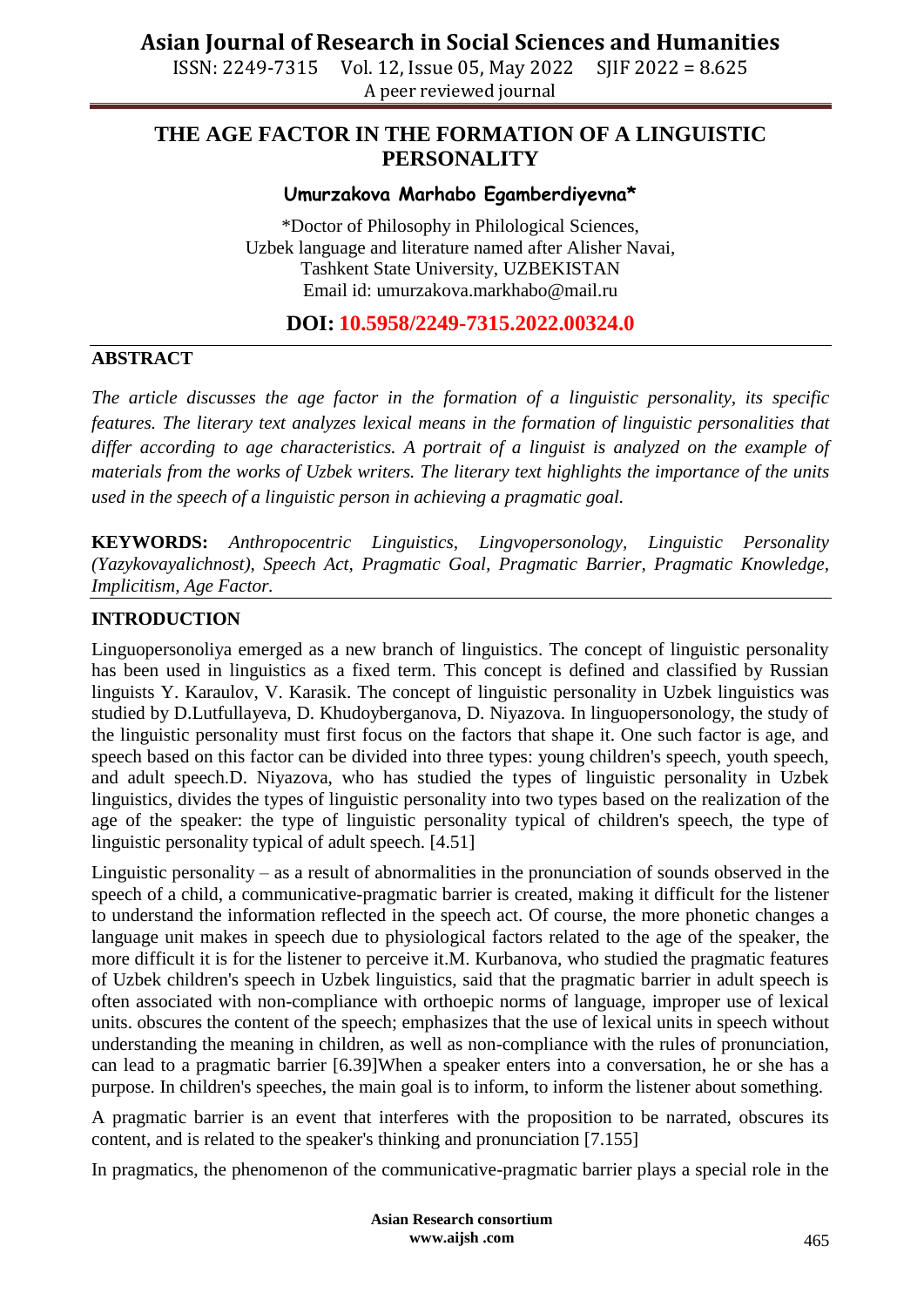# **Asian Journal of Research in Social Sciences and Humanities**

ISSN: 2249-7315 Vol. 12, Issue 05, May 2022 SJIF 2022 = 8.625 A peer reviewed journal

interpretation of issues related to the creation and comprehension of speech. In Uzbek linguistics, M. Hakimov first commented on this issue, and the linguist assesses the pragmatic barrier as nonpragmatic information that does not correspond to the communicative purpose of the speaker.[3.121-134] M. Hakimov emphasizes that the pragmatic barrier in speech occurs under the influence of certain factors, and the pragmatic barrier is the abnormal pronunciation, abnormal word usage, abnormal connection of grammatical forms and syntactic devices, notes that it occurs as a result of the improper application of a functional method [3.134]

In the following text, it is possible to feel the realization of a young child's linguistic personality:

Bo"ripolvonatayinshu Bolani yetaklabkeldi.

– Otingiznimaydi, polvon? – dedi.

– Shukuy!

–E, yashang, Shukurpolvon! (Tog"ayMurod. "Yulduzlarmanguyonadi"

The text uses words that have undergone phonetic changes in the speech of a linguist. The pronunciation of the "r" sound in this piece of speech, created by a young child, does not conform to the orthoepic norm. This creates a communicative-pragmatic barrier to communication, making it difficult for the listener to understand the proposition expressed in the speech act.

The text uses words that have undergone phonetic changes in the speech of a linguist. The pronunciation of the "r" sound in this piece of speech, created by a young child, does not conform to the orthoepic norm. This creates a communicative-pragmatic barrier to communication, making it difficult for the listener to understand the proposition reflected in the speech act.

The writer made effective use of the inability to pronounce the "r" sound, which is characteristic of children's speech, in the formation of the child's linguistic personality. Shukur's inability to pronounce his name correctly made his speech unique. In general, such phonetic changes in the speech of young children are of linguistic and personal significance, as they arouse in adults such emotions as laughter and enjoyment of children's speech.

Children's speech has a unique intonation, tone of voice, phonetic originality. We can see that the language system is not fully mastered, the speech competencies are not formed.

In Uzbek literature, there are very few child protagonists in the works we have analyzed, and the speeches of young people, middle-aged people and the elderly are more common. Slang and slang, vulgarism, barbarism, exoticism, and occasionalism are more common in youth speech. It is characterized by short syntactic patterns.

There are very few child protagonists in the author's work, and mostly young people, middle-aged people and the elderly. Slang and slang, vulgarism, barbarism, exoticism, and occasionalism are more common in youth speech. It is characterized by short syntactic patterns.

In fiction, the protagonists are elderly people, and the writer draws on their experience, skills, and life observations in shaping their linguistic personality. In fiction, the writer not only uses lexical and syntactic units to shape the protagonist's speech, but also interprets the protagonist's situation in dialogues. The lexical units and syntactic devices used help us to fully understand our linguistic identity.

The more diverse the characters in a work of art, the more diverse and varied their speech. In the examples of Uzbek literature we can see the following features of the linguistic personality of the elderly:

1. Loss of clarity in pronunciation, interruptions, pauses. Elderly speech is impaired as a result of various physiological and psychological changes.

> **Asian Research consortium www.aijsh .com**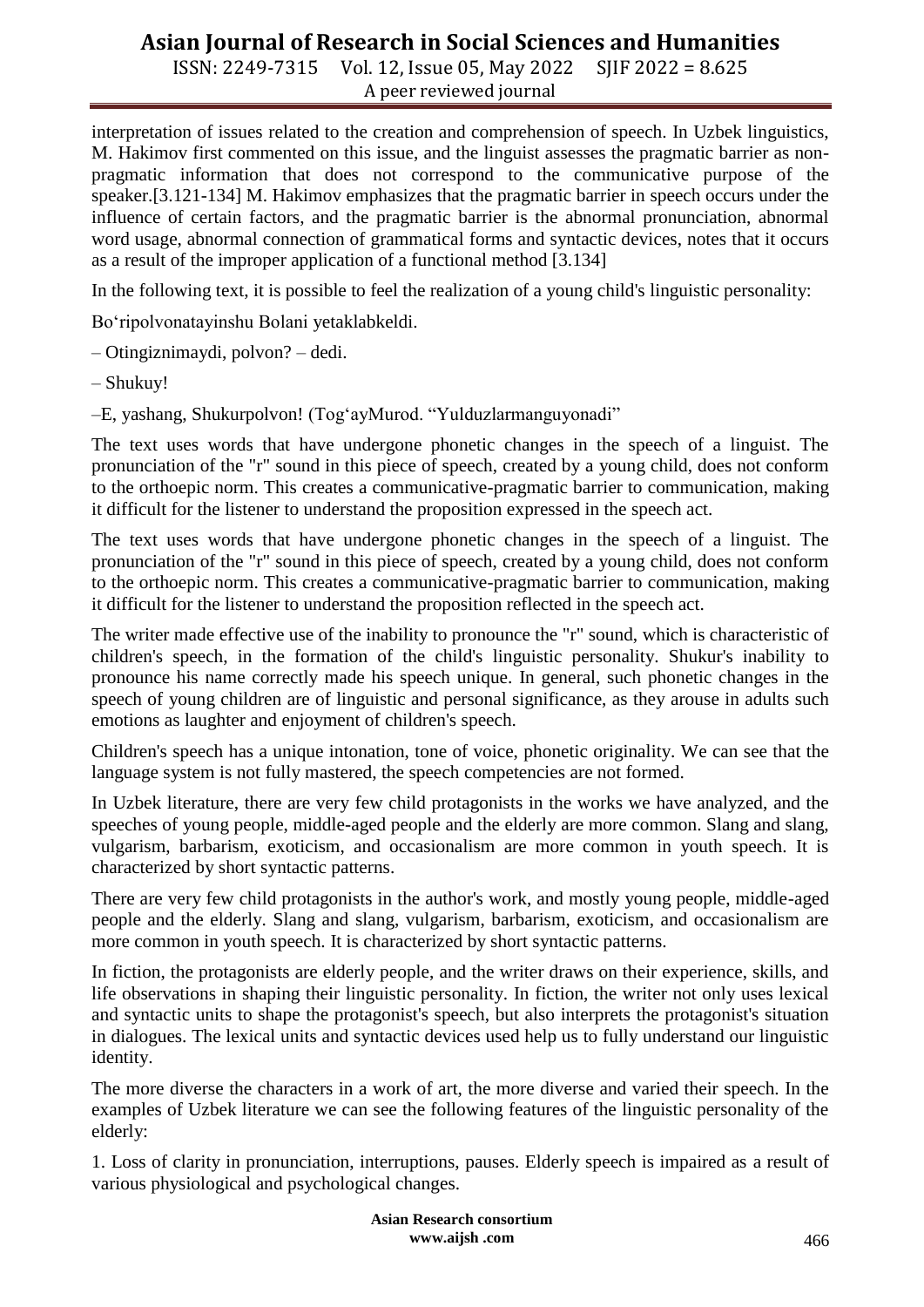## **Asian Journal of Research in Social Sciences and Humanities**

ISSN: 2249-7315 Vol. 12, Issue 05, May 2022 SJIF 2022 = 8.625 A peer reviewed journal

2. Increased pauses in speech. This can happen for a variety of reasons. In the following example, the protagonist sends a telegram to his son living in the city, an old man who has lived in the village for a lifetime. The writer achieved the formation of his linguistic personality by reflecting on the pauses in his speech.

– Tinchlik, tinchlik bo"lmay … – dedi otasi yargoq boshini siypab bamaylixotir. – Yusupga: "Tilgirom bergin", degan edim, chatoqroq yozibdimi? Ha, shu…hech gap yo"q. Bir kichkina ma"raka qilmoqchi edik, sen ham kelsang, deb…Shu…onang rahmatlikka jinday obi-xudoyi qilsak, degan edim (X.Sulton)

3. Slowing of the tempo of speech. Elderly people of Uzbek descent are characterized by restraint, which is also reflected in the fact that they are linguistic.

As he converses with his nephew Yusuf, with whom he has been in conversation for many years, Muhammadjon aka's sternness and calmness in his speech also indicate that he is conveying an important message.

– Mayli, hechqisi yo"q. Hamma o"tib kelgan ko"prikdan qo"rqsam ham, qo"rqmasam ham amallab o"tib olarman. Endibuningsengaqizig"iyo"q. Endibumeningishim, o"zishim. Boshqahechkimgaaloqasibo'lmaganengshaxsiyvazifam…– Muhammadjon aka qo"llariniastabo"shatiboldi. – Jiyan, eshikkaqarab, tuzukroqyopibkel-chi, sengaaytadiganbirgapimbor (Ulug"bekHamdam)

4. Not using new words in speech, showing childish compliments to someone younger than himself.– Qani, oling, toycham, katta-kattaoling. Xoʻp, bismillo, qani...Bu, sizkimningo'g'libo'lasiz? QaysiQodir? E, haligiTarnovboshidaturadiganustaQodirmi? U emasmi? Ha, mayli, toycham, sovimasin, oling. Ha, qani… (X.Sulton)

5. A lot of memories of my youth, of complaining about modern youth

–Men ham birvaqtlarxuddisendekedim. Erkaklarningog"zidansuviniqochiradigandarajadachiroyliedim. Hattoo'zimo'zhusnimgamahliyobo'lib, viqorbilanyurardim. Xaridorlarimboshimdagisochtolalarimdan-da ko"pedichamamda. Hattoturmushgachiqib, yoshimbirozqaytgandankeyin ham ularortimdan gul ko"taribyurishardi. Eh-he, nimasiniaytay… (Ulug"bekHamdam)

6. Propensity for advisory vocabulary. In their speeches, the elderly always need to share their experiences of what they have learned and experienced throughout their lives. This, in turn, is reflected in the lexical units they use in their speech.

7. Older Uzbeks tend to avoid Russian in their speech and use more Arabic words. This can be explained directly by one's religious beliefs, thoughts of the Hereafter, and fear of death.

8. Simplification of speech structure. As you know, language is based on the principles of redundancy and economy. The principle of thrift in the speech of the elderly is more related to their age.

### **CONCLUSION**

In general, in a work of art, the writer's verbal skills and observation are used to embody the linguistic personality according to the characteristics of the age, to reveal their characteristics.In modern literature; protagonists are portrayed in new ways. There are works in which it is not easy to identify a linguistic person. Works that do not limit the linguistic identity of the author and the linguistic identity of the protagonist should also be analyzed.